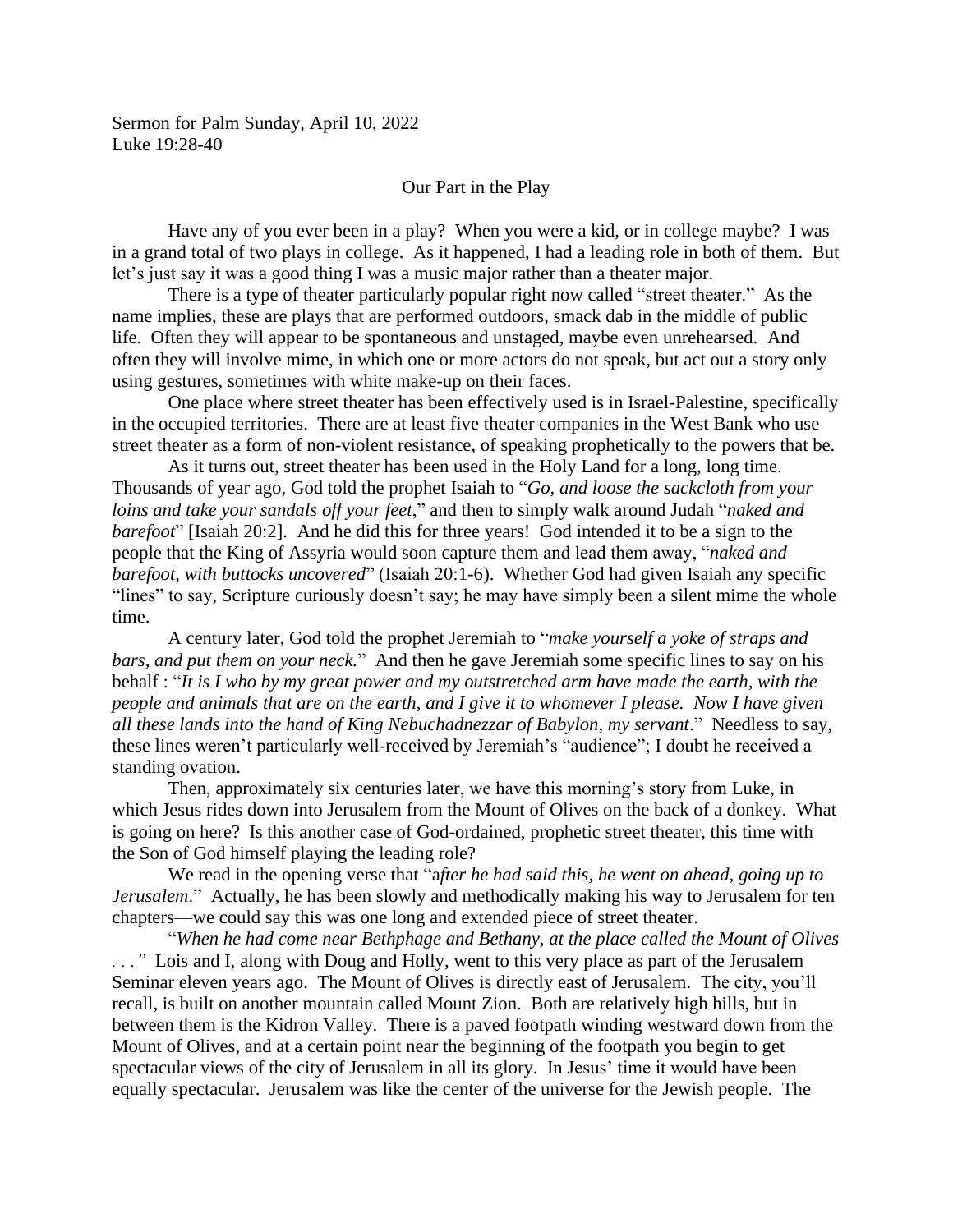temple was there, the center of their religious and spiritual life, God's supposed dwelling place on earth. And in many ways it was the center of power. The High Priests were there. The Roman prefect Pilate was there. And Roman soldiers were everywhere.

Luke says that Jesus "*sent two of his disciples*" into a village just ahead. And he gave them very specific instructions. It's as if Jesus himself was the director of this piece of street theater. He told them exactly where they would find a donkey colt tied up, and that they should untie it and bring it to him. He even gave them some lines to say if the owner were to ask them "*Why are you untying it?*" "*The Lord needs it*," they were to say. The Lord. That's interesting. Which lord? There were many lords.

Everything unfolded just as he said it would; you might almost think it had been rehearsed ahead of time. When they had led the donkey colt back to Jesus, the disciples first put their cloaks on it, and then Luke says "*they set Jesus on it*." Was this part of the play? And he began to slowly ride, down from the Mt. of Olives, directly toward Jerusalem. What was going on here? What did it all mean?

There was that story back in 2 Kings of the Israelites' army commander Jehu, riding into Jerusalem while the crowds proclaimed him their new king. But he had ridden on a warhorse, not a donkey. The prophet Zechariah, centuries later, had proclaimed this: "*Rejoice greatly, O daughter Zion! Shout aloud, O daughter Jerusalem, Lo, your king comes to you; triumphant and victorious is he, humble and riding on a donkey, on a colt, the foal of a donkey*" [Zechariah 9:9]. Zechariah was foretelling the long-awaited Messiah, the "anointed one" who would bring peace—but only after he had obtained victory. Was Jesus this Messiah? If so, what or where was his victory?

His disciples caught on quickly. They spread their cloaks on the path in front of Jesus, important props for this play. They began to shout, "*Blessed is the king who comes in the name of the Lord! Peace in heaven, and glory in the highest heaven*." The first half of their lines came directly from Psalm 118. The second half echoed the angels in Luke 2 on the night of Jesus' birth, except the angels had proclaimed "peace on earth." These disciples apparently didn't want peace on earth. Not just yet.

Here in Luke we have only this "*multitude of disciples*" participating in the play. In the other gospels we have large crowds proclaiming him king and waving palm branches. But even with just his own disciples, they raised a ruckus loud enough that some Pharisees became concerned. "*Teacher, order your disciples to stop!*" But he answered, "*I tell you, if these were silent, the stones would shout out."* In this play, even supposedly inanimate stones had been given a part.

But here is my question for you, for us. What is our part in the play? Are we like those two disciples who dutifully proclaim "the Lord needs it" when our cue comes (assuming of course we know which "lord" we are even referring to)? If not, then what are the lines we're directed to recite? Did Jesus himself give us our script, in the words of Scripture perhaps, his words as recorded in the four gospels? There are a lot of great lines in these four books, about love and forgiveness and worshipping God rather than mammon. Or do we get our lines from somewhere else—from our current culture, for example? Do we simply repeat what we hear on television and talk shows? Do we really proclaim and want a Messiah who is humble, or one who is proud and arrogant? Would we prefer our Messiah to ride a warhorse, rather than a donkey? An armored tank, rather than, say, a 20-year-old Toyota Prius, or even a bicycle?

Would we find ourselves in the large crowds, rather than the much smaller group of his truly committed disciples? Would we proclaim him as king one minute, shouting "Hosanna